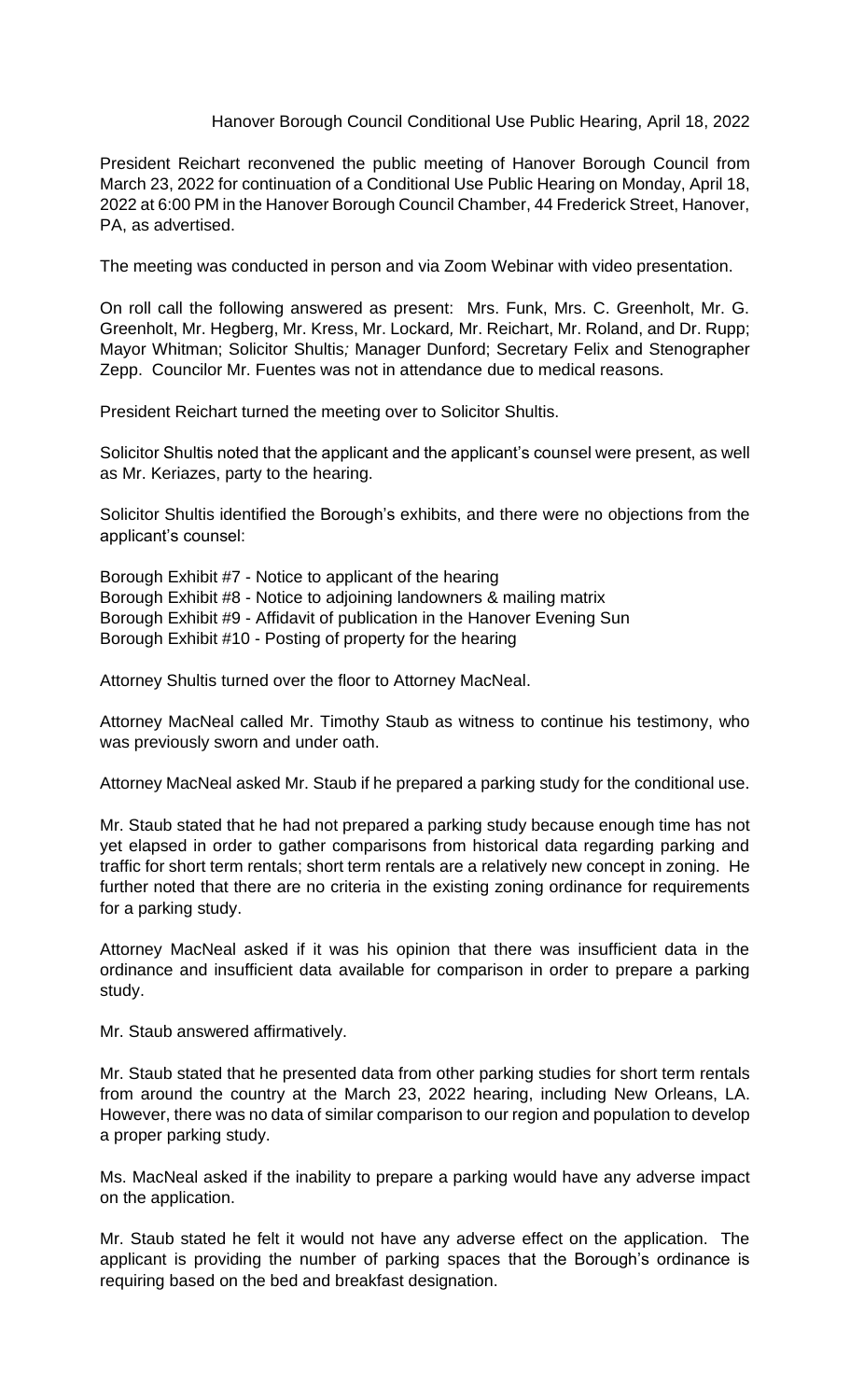Ms. MacNeal noted that the Borough does not currently have a provision for parking for short term rentals. Mr. Staub agreed.

Ms. MacNeal noted the parking allowance for the application is prepared with one space per unit or ten (10) spaces, as stated in the current zoning ordinance for a bed and breakfast use.

Ms. MacNeal asked Mr. Staub if he believes as a planner that there would be any need for more parking spaces.

Mr. Staub replied negatively.

Ms. MacNeal asked Mr. Staub if he thought that ten (10) spaces would be too many for a short term rental with five (5) bedrooms.

Mr. Staub answered affirmatively, but that it would depend on the use, and felt it could be reduced to better accommodate stormwater. He felt that a ten (10) space parking lot would be out of place with the existing neighborhood, and it would increase the amount of impervious coverage.

Ms. MacNeal asked Mr. Staub if he felt there were too few spaces.

Mr. Staub replied he felt there were not, given the restrictions.

Mr. Staub replied that he felt the parking is consistent with what is required in the current ordinance.

There were no questions from Council to the witness.

Mr. Keriazes stated he viewed the lot, and asked Mr. Staub if this use could be interpreted as spot zoning since it is surrounded with single family houses.

Mr. Staub replied he felt it would not, because spot zoning would indicate a different zoning on all other adjoining properties in the surrounding area. From the outside it would appear like a residence.

Mr. Keriazes recalled the last witness stated it was being built as a residence, and not a bed and breakfast, and asked if that was correct.

Mr. Staub stated he did not recall.

Mrs. Greenholt asked what kind of lighting is required for safety in the parking lot.

Mr. Staub stated he has not looked at the specific lighting requirements in the ordinance, but he felt a motion censored lighting would fit in with the surrounding properties.

Mrs. Funk asked if more lighting would be needed to accommodate ten (10) parking spaces because "normal" lighting would be for two (2) parking spaces in a typical residence.

Mr. Staub stated he has not looked at the zoning ordinance's lighting requirements, but if the light needs to be minimized to prevent the intrusion onto adjoining properties, at the very least cut-off lighting should be utilized.

Mrs. Funk asked what type of material would be used for the parking surface on the parking lot.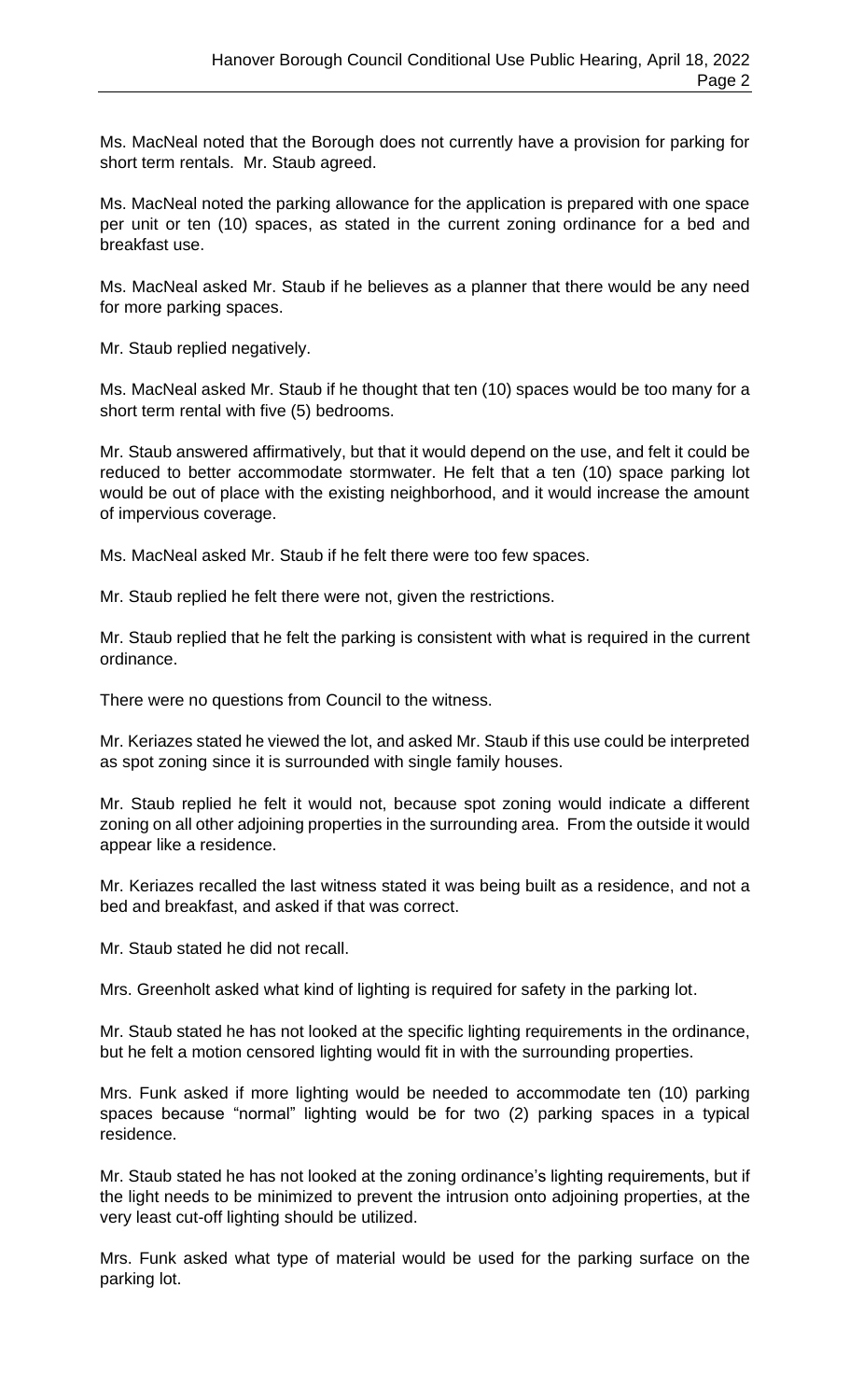Attorney MacNeal objected since this questioning is beyond the scope of this witness. There is a witness that has designed and prepared a plan, and that is where this type of questioning should be indicated.

Solicitor Shultis agreed this is not the right type of question for this witness. It would be more appropriate to ask the applicant this question.

Attorney MacNeal called the applicant, Ms. Lora Cecere Hypes to testify.

The applicant was sworn in by Stenographer Zepp.

Ms. Lora Cecere-Hypes testified to the following when addressed by Attorney MacNeal:

- ➢ Applicant Lora Cecere-Hypes is the sole owner of 213 Primrose LLC; said entity owns the properties at 213 Primrose Lane & 209 Primrose Lane.
- ➢ Ms. Hypes has lived at 7 Dart Manor Court since August 2019, and she planned to build the short term rental in July 2019.
- ➢ She wanted a swimming pool, and reviewed the property at 5 Dart Manor Court since it was available, and she desired to open it for a bed and breakfast with a swimming pool. Mr. Mains suggested she wait for the new zoning ordinance to be approved with the conditional use provision in order to move forward.
- ➢ After review, Ms. Hypes decided that 5 Dart Manor Court would require a substantial renovation, and then she moved forward with Lots 4 & 5 Primrose Lane.
- ➢ Mrs. Hypes stated that Mr. Mains recommended that she should wait for the adoption of the new zoning ordinance in order to proceed. She stated she purchased the property in February - March or 2021, and the lots were merged.
- $\triangleright$  The zoning ordinance was adopted in June 2021, and that is when she filed the first zoning application for a conditional use for a quilting retreat at Lots 4 & 5 Primrose Lane.
- ➢ Ms. Hypes testified that she has been in the process of seeking zoning approval since 2019.
- ➢ Ms. Hypes stated that the minutes of the Planning Commission reflected that the use was to be quilting/manufacturing; she asked for the minutes to be changed, but they were never changed. The second conditional use application was filed as only a short term rental use, without sales and services, which is an authorized use in the R-1 and R-5 zoning districts.

Attorney MacNeal referenced Applicant's Exhibit #11, and Ms. Hypes testified as follows:

- $\triangleright$  Exhibit #11 is the Hanover Borough zoning map.
- $\triangleright$  The starred area on the map is the subject of the application.
- $\triangleright$  Ms. Hypes is the owner of the property, and it is located in the R-1 and R-5 zoning districts.

Attorney MacNeal referenced applicant's Exhibit #9, an excerpt on page 37 of the Hanover Borough Zoning Ordinance and asked Ms. Hypes what it indicates in relation to short term rentals, and Ms. Hypes testified as follows: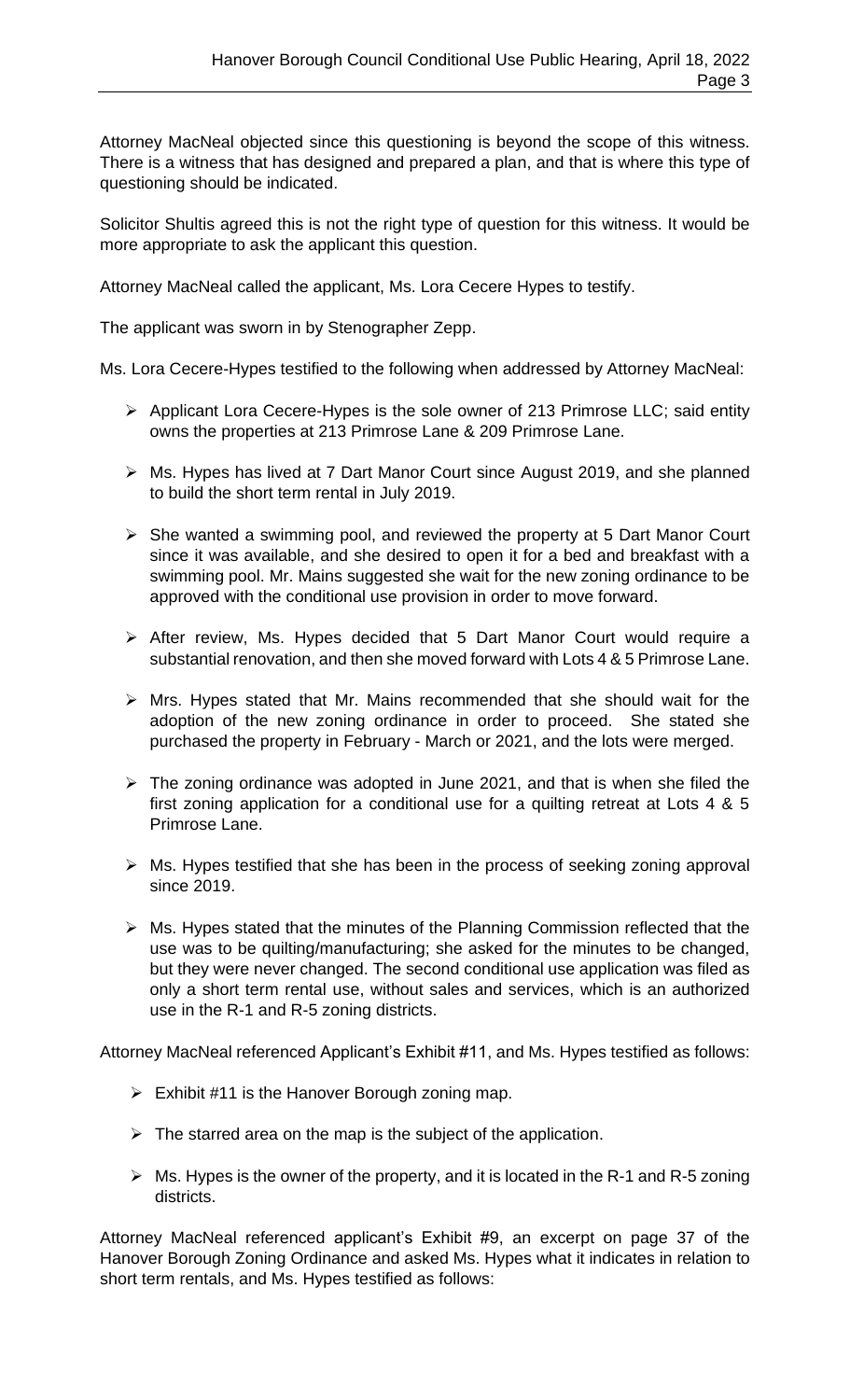- ➢ Ms. Hypes stated it references a permitted conditional use in the R-1 & R-5 zoning districts.
- $\triangleright$  The first conditional use application was for a quilting retreat that was denied by the Borough.
- $\triangleright$  The second conditional use application was just for a short term rental use, removing accessory businesses.
- $\triangleright$  The application presented this evening is just for a short term rental use.
- ➢ Ms. Hypes rented Grandview Plaza for her quilting business sales and classes.
- $\triangleright$  At time of denial of the second application, there was a concern regarding the amount of off-street parking.
- $\triangleright$  It was the Borough's determination that the approximate use on her application was similar to a hotel-motel or bed and breakfast use for determining the amount of required parking.
- $\triangleright$  Ms. Hypes stated the basis of the denial of the second application was because adequate off-street parking was not provided. Denial of the second application was due to insufficient number of parking spaces and parking lot standards of the ordinance.

Attorney MacNeal referenced applicant's Exhibit #10 – site plan, by Hanover Land Services, submitted with application, and Ms. Hypes testified as follows:

- ➢ Ms. Hypes stated there are now ten (10) parking spaces. Ms. Hypes stated she did not believe that the use would need ten (10) parking spaces; she only provided this in order to provide one (1) space per occupant.
- ➢ Ms. Hypes stated the total lot area is just under a half-acre. The lot is currently unimproved.
- ➢ Ms. Hypes obtained a building permit to build a home and parking; she understands she may have to reapply if the conditional use is approved.
- $\triangleright$  Ms. Hypes described the proposed property to be built, and that she would provide adequate landscaping in coordination with the ordinance. There will be no products or services sold at the property.
- ➢ Ms. Hypes believes there will be sufficient area for stacking snow for snow removal, and understands that parking lots must be kept clear of snow, even if it has to be hauled offsite.
- ➢ Ms. Hypes stated applicant's Exhibit #8 shows the front and side of the proposed building. Bon Ton Builders provided the drawings.

Attorney MacNeal referenced applicant's Exhibit #10 and Ms. Hypes testified to the following:

- ➢ Ms. Hypes understands that there can be no additional impervious surface added.
- ➢ Ms. Hypes is aware of stormwater concerns in the area, as she lives adjacent to this property.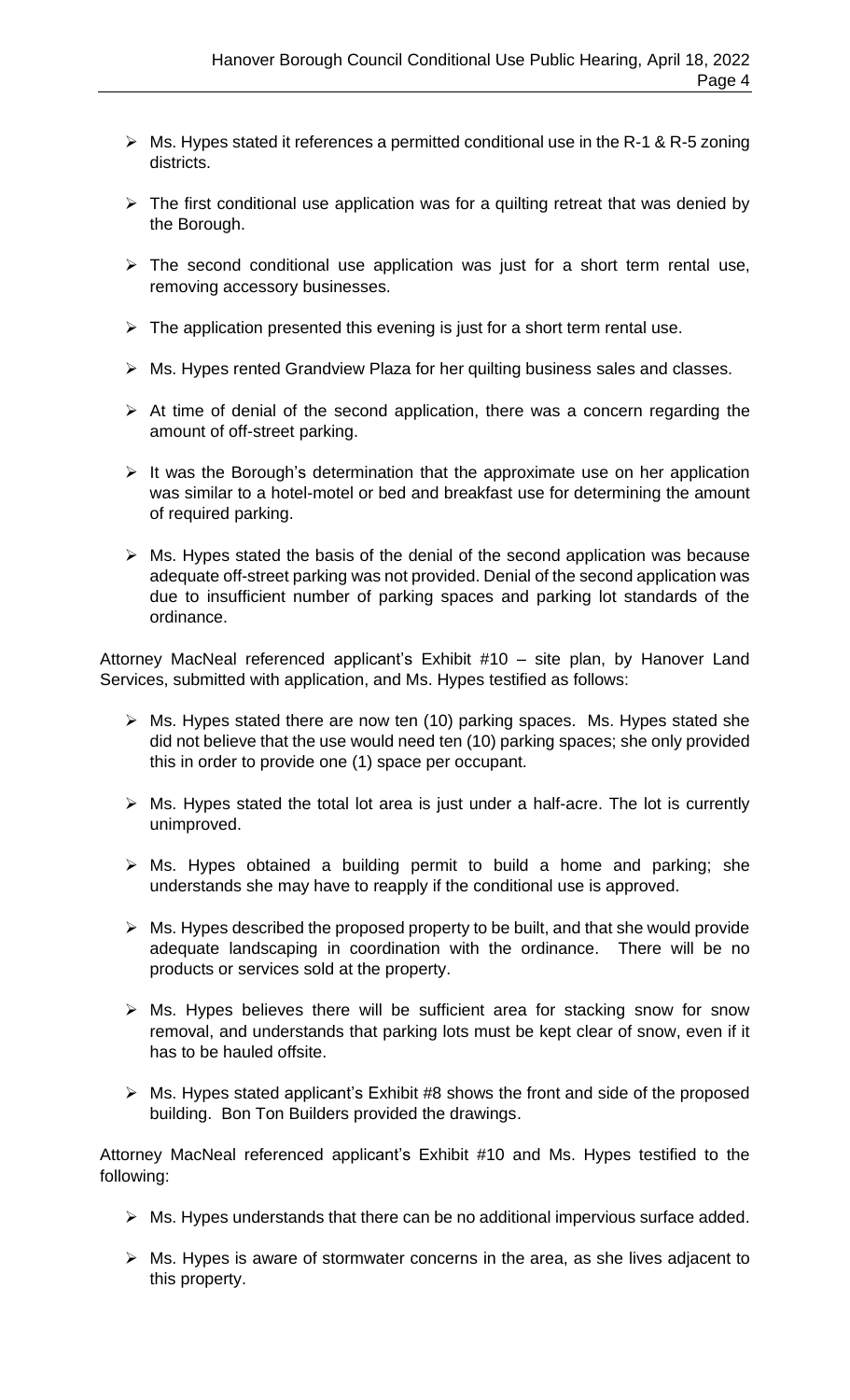- $\triangleright$  Ms. Hypes first heard of stormwater concerns in this area in February March 2019 prior to moving in.
- ➢ Ms. Hypes stated that she constructed a swale behind her house to address stormwater concerns. Mr. Mains designed the plan for the swale, and Bon Ton Builders built it. The swale is right behind her pool at 7 Dart Manor Court, but it is not shown on the drawing.
- ➢ Ms. Hypes stated she is willing to provide any necessary stormwater easements.
- ➢ Ms. Hypes is aware she cannot discharge any more stormwater after construction than was discharged prior to construction.

Attorney MacNeal referenced the floor plan submitted with the application, and Ms. Hypes testified as follows:

- $\triangleright$  The interior is a five (5) bedroom house, with five (5) bathrooms and two (2) additional baths, a great room, and a kitchen designed for a short term rental. The house will be rented fully furnished.
- ➢ Ms. Hypes will not be cooking or providing meals at the short term rental.
- $\triangleright$  The short rental will be marketed on the internet to crafters for a Thursday through Sunday rental. The house cannot be rented for day rentals only; it also cannot be rented for a whole week, but must be specifically Thursday through Sunday. Ms. Hypes intends to abide by that stipulation.

Attorney MacNeal referenced Applicant's Exhibit #12, and Ms. Hypes testified as follows:

- $\triangleright$  Ms. Hypes testified that Exhibit #12 is a short term rental agreement that she would use for the rental of the home.
- $\triangleright$  Ms. Hypes described the term of rental, stipulations and quiet hours.
- $\triangleright$  The total occupancy will be limited to ten (10) occupants, with no guests under 18, and no visitors. A deposit will be paid, and must be forfeited in the event of noncompliance. Parking is expected to be limited to no more than five (5) cars, even though ten (10) spaces are required to be provided.
- $\triangleright$  Ms. Hypes stated that she will collect and pay the excise tax.
- ➢ Neighbor Betsy Beal will be the property manager. Mrs. Beal lives next door; if she is unavailable, Ms. Hypes will manage the property in her absence.
- $\triangleright$  There are designated areas for trash collection.

Attorney MacNeal referenced Exhibit #19 which are rules and regulations for the rental of the property, and Ms. Hypes testified as follows:

- $\triangleright$  Ms. Hypes summarized the rules of compliance for the short term rental.
- $\triangleright$  The process for rental would be that the short term rental will be advertised, then a contract will be signed, making sure applicants understand the rules, and the deposit will be paid. If there is a group, a coordinator will sign the contract.
- $\triangleright$  The property will be cleaned and set up for the next renter.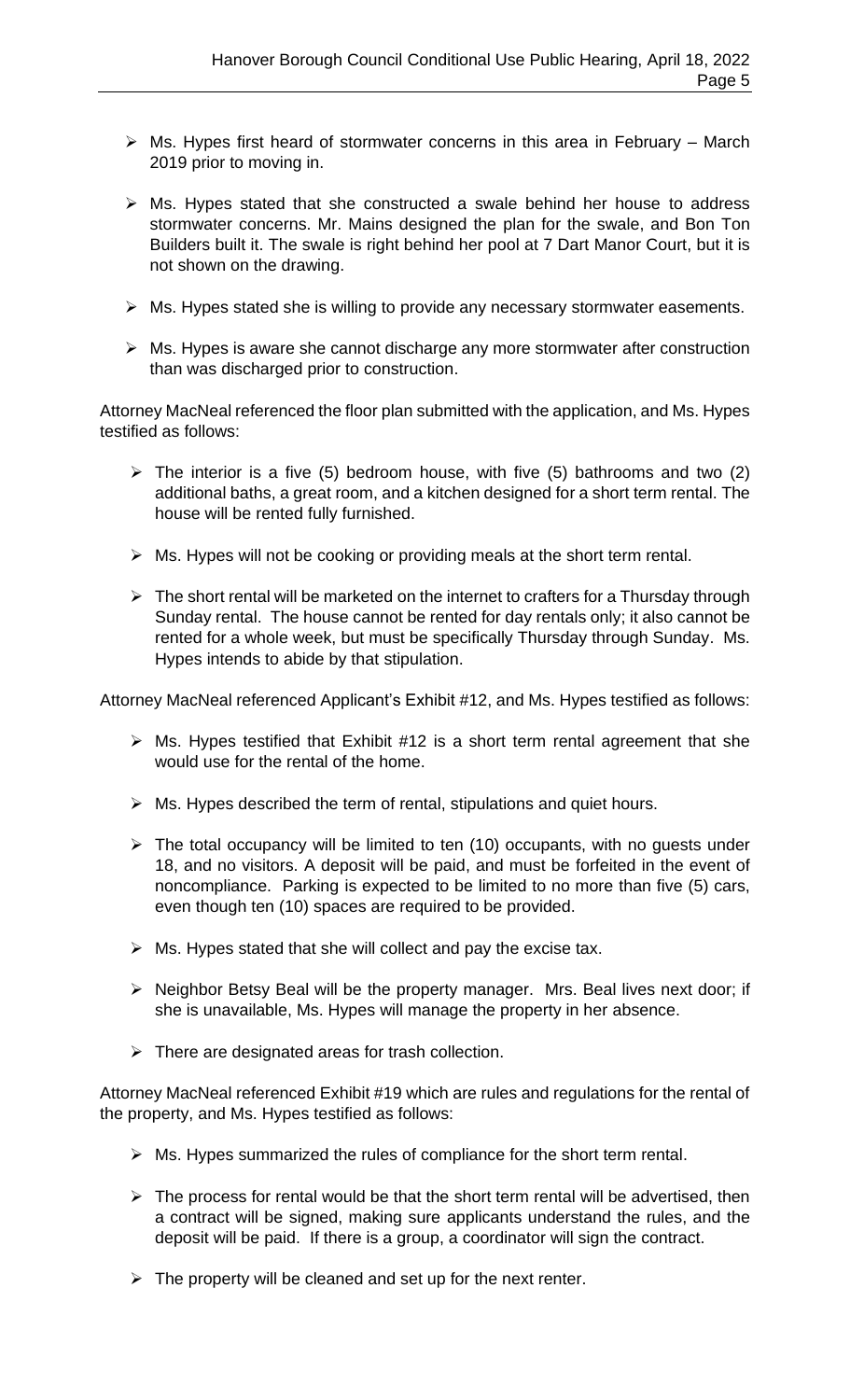- ➢ Ms. Hypes replied that issues of trash collection will be no different than a single family home. Ten (10) is the maximum number of occupants. No dumpster is proposed.
- ➢ Trash will be set out Wednesday night or Thursday morning prior to pick up by Ms. Hypes or Mrs. Beal.
- ➢ There will be no signage. There will be two (2) large lights on the garage with two (2) motion sensors and landscape lighting.
- ➢ Ms. Hypes is willing to provide additional lighting if the Borough requests.
- $\triangleright$  There will be no commercial deliveries to the property.
- ➢ Ms. Hypes stated that she knew of other properties in the neighborhood who receive deliveries via van; no deliveries are anticipated for this property other than food deliveries or other small deliveries.

Attorney MacNeal referenced applicant's exhibit #9, and reviewed the definition of a short term rental on page 1. Ms. Hypes testified as follows:

- ➢ The short term rental will be managed by a local firm, person or corporation.
- $\triangleright$  There will be overnight lodging less than thirty (30) days.
- $\triangleright$  The County excise tax will be paid.
- $\triangleright$  Ms. Hypes agreed that the hotel excise tax must be paid, and that it is provided for in the rental agreement.
- ➢ Ms. Hypes stated she felt that her application complied with the Borough's short term rental policy.
- $\triangleright$  Ms. Hypes stated that no short term rental policy had been adopted by the Borough at this time.
- ➢ Ms. Hypes stated that she is not aware of any specific criteria for short term rentals in the existing Borough zoning ordinance.
- ➢ Ms. Hypes stated that she has reviewed the general criteria for conditional use applications.
- ➢ Ms. Hypes stated she felt that the proposal conforms to all applicable zoning ordinance regulations, noting that Hanover Land Services told her the proposal conforms with all dimensional R-1 and R-5 zoning regulations.
- $\triangleright$  Ms. Hypes stated that she felt the parking to be sufficient with ten (10) spaces, based on the second denial.
- $\triangleright$  Ms. Hypes stated she is aware of a draft zoning amendment.
- $\triangleright$  The use conforms with all uses for the R-1 and R-5 zoning district.
- $\triangleright$  Ms. Hypes agreed that if the draft ordinance provides for seven (7) parking spaces, she believes that would be sufficient.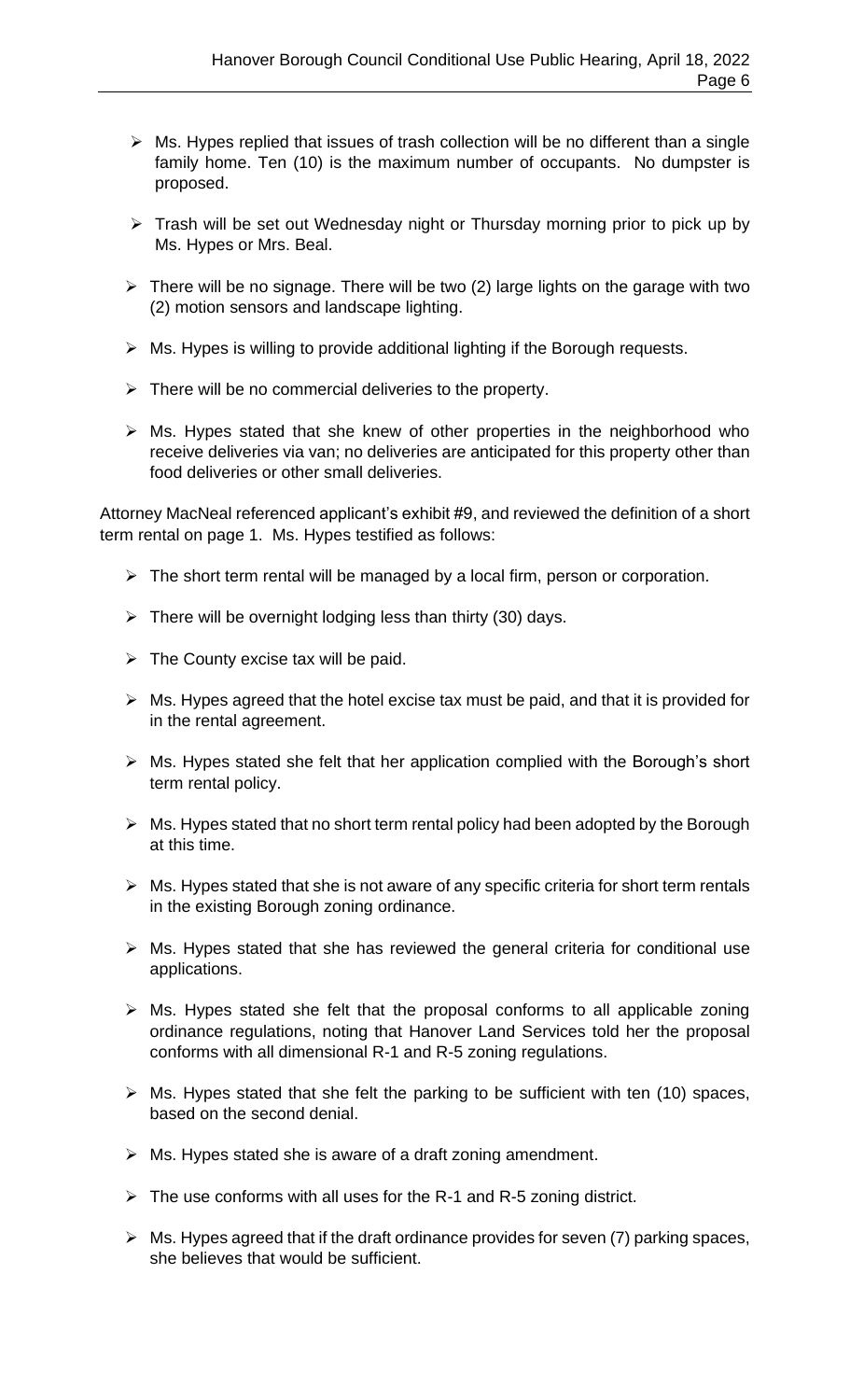- ➢ Ms. Hypes agreed that if Council requested the parking spaces to be reduced from ten (10) spaces to seven (7) spaces she would have no problem with that.
- $\triangleright$  Ms. Hypes stated that she believes her application is in compliance with all state and federal regulations.

Attorney MacNeal referenced applicant's Exhibit #14, a portion of the Borough's Comprehensive Plan, and Ms. Hypes testified as follows:

- ➢ Ms. Hypes stated she read the document.
- ➢ Ms. Hypes believes her revised use is consistent with the Borough's zoning ordinance and the adopted comprehensive plan.
- ➢ Ms. Hypes agreed that in all residential districts some variety of small businesses are included. The short term rental is an authorized use; they are not asking for a zoning change.
- $\triangleright$  Ms. Hypes feels the use will not add traffic congestion, but will have minimize traffic, and will have minimal impact to the neighborhood. Ms. Hypes believes the short term rental with one house on two (2) lots would generate less traffic than if there were two (2) single family residences.
- $\triangleright$  The conditional use will add no on-street parking, will not be a public safety hazard, will have no hazardous materials stored on the property, and will provide adequate site design for harmonious consistency to the neighborhood.
- $\triangleright$  Ms. Hypes stated she is aware that there are other existing small businesses in the neighborhood, i.e., no impact home-based businesses.
- ➢ Ms. Hypes would accommodate any special conditions attached by Council.

In reference to applicant's Exhibit #15 – Ms. Hypes read the following proposed conditions:

- No retail sales or services
- No classes held on property
- No day rentals, and no weddings
- No on-street parking
- Use of property follows short term rental agreement provided
- If 213 Primrose LLC no longer owns the property, the short term rental will be terminated, and 213 Primrose LLC will not be sold; she will state this in her will.
- $\triangleright$  Ms. Hypes stated that she will also comply with the provision for an annual inspection, and she is willing to add that as a condition of approval, but she would like the annual inspection to be defined.
- ➢ Ms. Hypes believes the only major distinction from the Nov. 2021 application would be in reference to stormwater and parking, which have been changed to comply with Borough regulations.
- ➢ Ms. Hypes recalls reading Applicant's Exhibit #16 which is the Council denial of the second application.
- $\triangleright$  Ms. Hypes believes that the second application met all conditions except parking.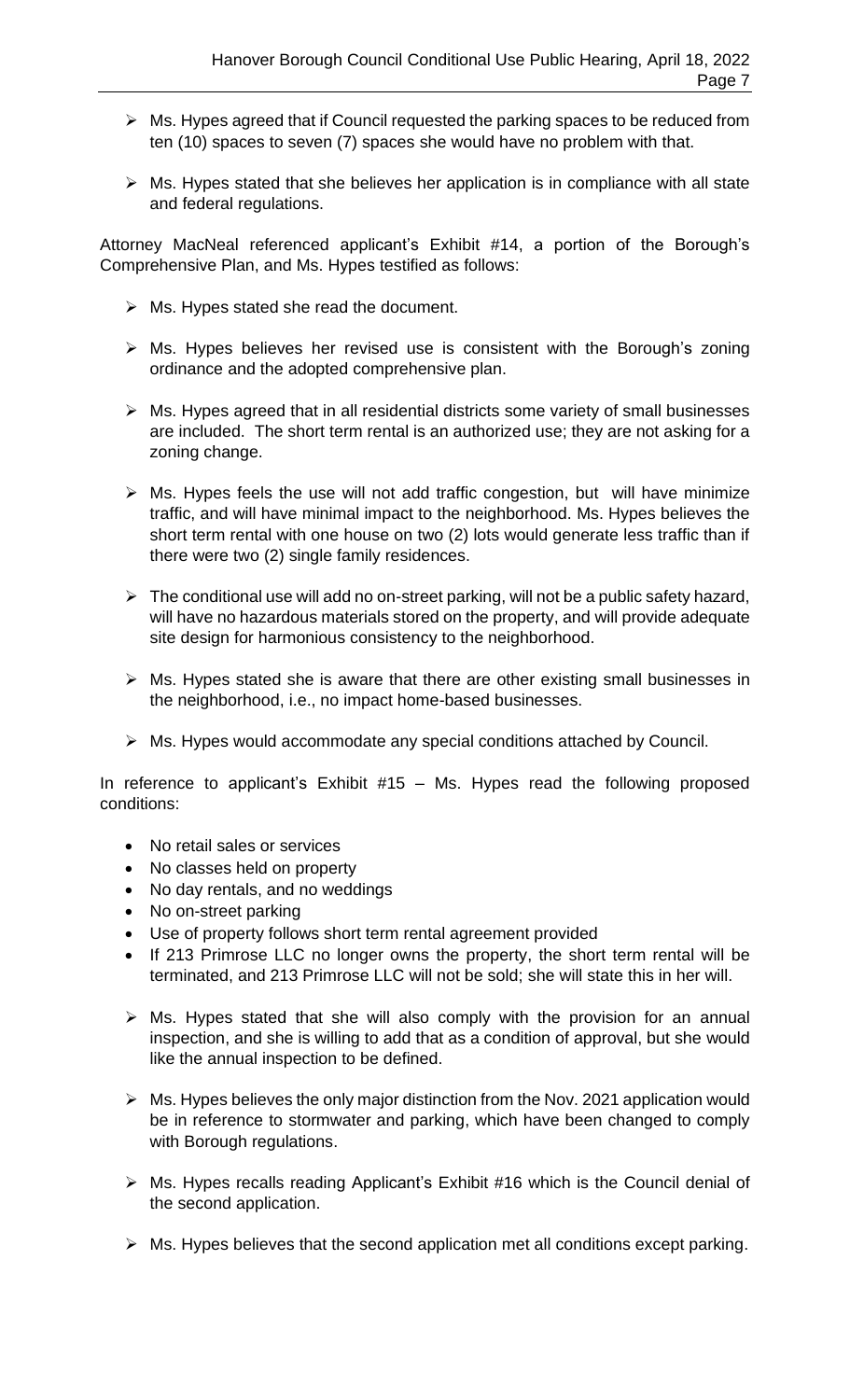$\triangleright$  Ms. Hypes believes that the current application is in compliance with the Borough's regulations and ordinance.

Borough Solicitor Shultis asked for questions of the applicant from Hanover Borough Council.

Mayor Whitman asked how people utilizing the short term rental will get to the property on the other side of town.

Ms. Hypes stated it is a separate business, and there is no connection.

Mrs. Funk referenced a workshop building on the plan, and asked what will be in the workshop.

Ms. Hypes replied it is a place for storage of a riding lawn mower, yard equipment, trash cans, snow blowers, etc.

Mrs. Funk asked for assurance that no classes will be held there, and asked if the workshop is more like a utility garage for storage.

Ms. Hypes replied that contractors for lawn and snow removal will have access to this space.

Mrs. Funk asked if the workshop will be used as a utility shed.

Ms. Hypes replied affirmatively, and that there will be no classes, products or services in the garage.

Mrs. Funk asked if seven (7) to ten (10) people would be staying there at one time, and about the related vehicles parking there.

Ms. Hypes stated that she believes most people will fly in to BWI, and will likely ride together to the short term rental.

Mr. Kress asked how long the storefront lease is to the other property.

Ms. Hypes replied she has a three (3) year lease.

Mr. Reichart asked Ms. Hypes if she was living on Dart Manor Court since 2019; Ms. Hypes rented in Hanover prior to moving to Dart Manor Court.

Ms. Hypes replied affirmatively and that she owns the property as an individual at 7 Dart Manor Court.

Mr. Reichart asked Ms. Hypes if she ever rented out 7 Dart Manor Court.

Ms. Hypes replied that she has never rented out the property at 7 Dart Manor Court.

Mr. Reichart expressed confusion regarding Ms. Hypes' personal residence verses the building designated for a short term rental.

Ms. Hypes stated she wanted to do something that she enjoys in close proximity to her home. She wants to stay out of an airplane and do something that she enjoys.

Mr. Reichart asked Ms. Hypes if she has ever personally rented a residential property.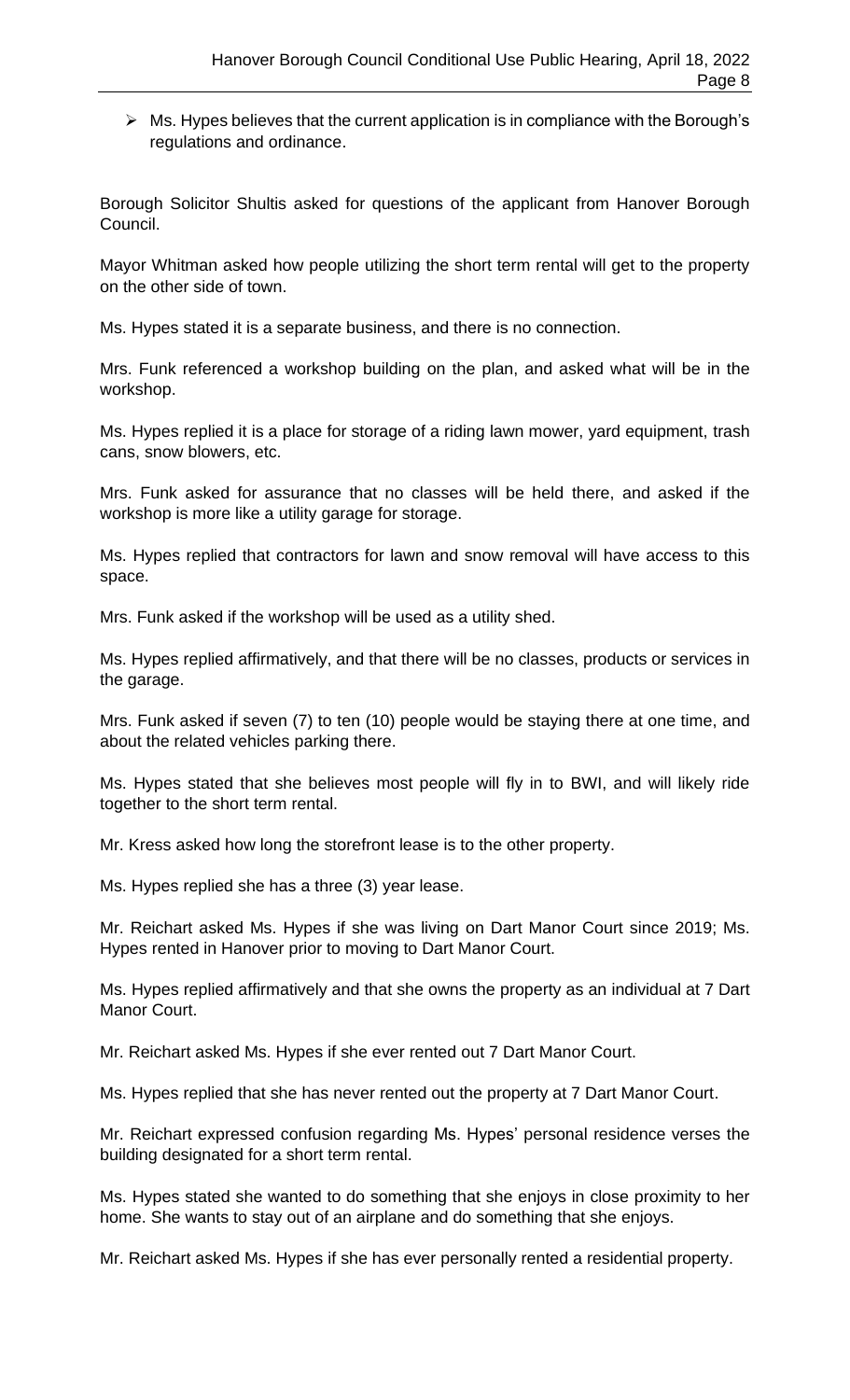Ms. Hypes stated she has stayed in approximately fifty (50) per year in the last seven (7) years.

Mr. Reichart asked if it was common in her experience to have the owner so close in proximity to the short term rental.

Ms. Hypes stated that typically the property manager in most situations has been far more remote, but it was her preference to be in close proximity.

Mr. Reichart asked if usually the property manager is just there for check in and check out.

Ms. Hypes replied that is true.

Mrs. Funk asked if the home will be strictly used as a rental for relaxation and in no way will there be any retail classes.

Ms. Hypes agreed there will be no sales of products or services in the short term rental.

Mr. Greenholt asked if Ms. Hypes has a retail location that was originally supposed to be in this residence, and if she doesn't expect her guests to be travelling to the retail, to explain what the draw is to the rental.

Ms. Hypes stated there is a group of people who do low impact crafting, similar to hunting or fishing groups, who like to get away and be together with like-minded people. The short term rental will serve as a place to get away.

Mr. Greenholt asked if Ms. Hypes is targeting people who do crafts who want to get away, and that the short term rental would have nothing to do with retail crafts.

Ms. Hypes agreed with Mr. Greenholt's statement.

Mayor Whitman asked if renters can still quilt in the house.

Ms. Hypes replied affirmatively that renters can just bring their own supplies and equipment for whatever type of crafts they wish to do.

Mrs. Funk asked if all quilting machines will be located at the retail store.

Ms. Hypes replied affirmatively.

Solicitor Shultis asked if there were any other questions from Council for the applicant.

Solicitor Shultis asked if Mr. Keriazes had any questions for the applicant.

Mr. Keriazes replied he had no questions for the applicant.

Solicitor Shultis noted in order to clarify the condition of applicant's Exhibit #15 condition #6, that states if 213 Primrose LLC no longer owns the property, the short term rental would be terminated. He asked in the event that the applicant should sell the entity of 213 Primrose LLC to a third party, if she agrees that the short term rental use will be terminated.

Ms. Hypes stated she does not intend to sell 213 Primrose LLC. If she sells the property, the short term rental will also be terminated.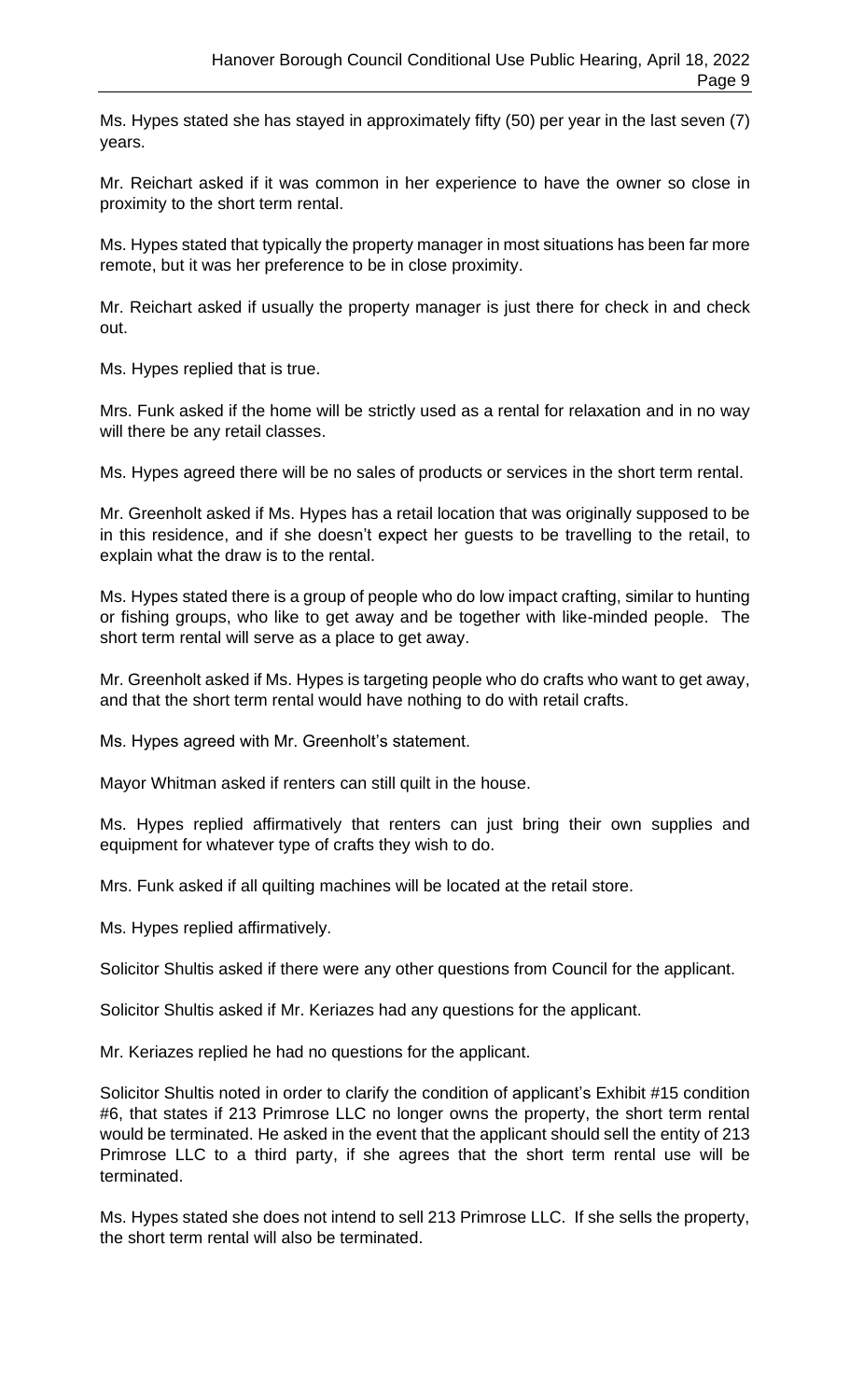Attorney MacNeal asked Ms. Hypes in relation to the distinction between selling the property and the LLC, to please confirm that this same condition would apply should she sell her interest in the LLC, such that she would no longer be the owner of 213 Primrose LLC and to confirm that the property would also no longer operate as a short term rental.

Ms. Hypes agreed to the above condition. The property would be designated as a single family residence.

Solicitor Shultis asked Ms. Hypes if no more than ten (10) people can occupy the short term rental at one time, could there be more than one entity to rent the short term rental at the same time, or could there be another group there at the same time?

Ms. Hypes replied that would not be allowed.

Solicitor Shultis asked Ms. Hypes to define what she means by "low impact craft."

Ms. Hypes stated a low impact craft would be environmentally friendly. No oil painting, low noise, no flames, no discharge, things like scrapbooking, weaving, quilting, etc. It could be rented for a family retreat as well, as long as all rules are followed.

Solicitor Shultis asked if Ms. Hypes' intent was to rent to anyone who agrees to follow the rules; it would not have to be limited to low impact crafting.

Ms. Hypes replied affirmatively, as long as the rules are followed.

Solicitor Shultis asked if there were any more questions from Council.

Mrs. Funk asked if she would have one person sign on behalf of a group, if they are all adults, how do you get them all to abide by the rules or how are the rules to be enforced.

Ms. Hypes stated no one is allowed under the age of 18. The coordinator signs, if there is an infringement, then the property manager speaks with the coordinator, and if rules are not followed, they can ask the people to leave.

Mr. Reichart asked Ms. Hypes if she will rent exclusively to a designated coordinator of a group, will she also rent to a corporation? Ms. Hypes stated if it is a corporation, it will be an individual signing as agent. Mr. Reichart asked if she would allow for a corporation to rent the property. Ms. Hypes stated that the person in charge must sign as representative or agent for a corporation. Ms. Hypes replied that the person in charge of those in a group at the short term rental would be the designated signor.

Attorney MacNeal asked for clarification. She asked Ms. Hypes about the possibility of a family retreat, and in general would the use of the rental have to be low impact.

Ms. Hypes replied affirmatively to both statements.

Mr. Roland summarized the conditional use application which began as a quilting retreat, then the retail was moved to a second place, and now this place is just going to be a motel of sorts for people that were originally going to be crafters. Mr. Roland asked Ms. Hypes to explain the evolution of the project.

Ms. Hypes stated the short term rental has a legal use and complies with the ordinance in R-1 and R-5 for a short term rental, and she feels that she has done everything to comply with the Borough's regulations, in the absence of a clear policy. The prior application was for quilting and sales. The Planning Commission minutes reflect "quilting/manufacturing," which she stated was incorrect and asked for the minutes to be changed, as that was never her intent. Although the second application did not have sales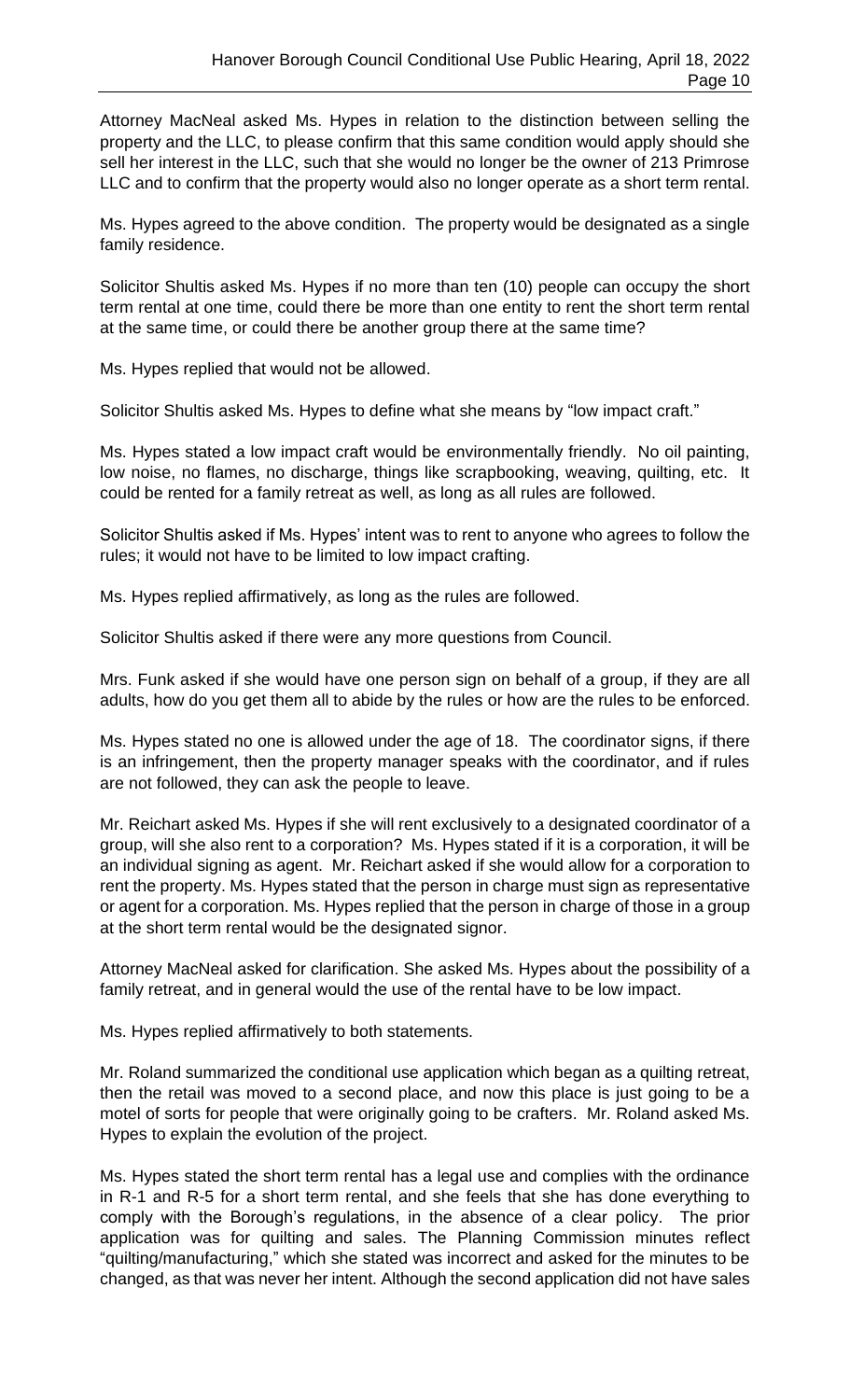of products or services, it was denied due to lack of adequate parking. There was no parking policy Borough's current zoning ordinance, just a requirement for no on-street parking. Ms. Hypes applied for a third conditional use, with adequate parking and no sales of products or services, which is consistent with the reason for denial of the second application. She stated it was never her intent *not* to comply with the Borough's policy.

Mr. Roland thought it was going to be a place with other activities that did not fit the definition of a short term rental. Now the other activities are happening in Penn Township. He questioned how this matter would be enforced, to ensure that no retail sales and services are provided at the property.

Ms. Hypes pointed out that the short term rental is an authorized use under the ordinance, and hopefully as administrators of the ordinance, she hopes the Borough has considered how they would enforce same.

Attorney MacNeal noted that Ms. Hypes knows that accessory uses are not permitted under the short term rental regulations, and that is why they were moved to another location. Ms. Hypes stated she looked for another facility where classes could be held and products and services could be sold. This (third) conditional use application is the same as the second application except for the parking and size of the house. There will be no products, no services, and no sales of any type.

Attorney MacNeal noted Ms. Hypes understands that based on the first denial, the retail sales of products and services were moved to another location.

Mrs. Funk asked Ms. Hypes how she is going to make it look like it is not a commercial parking area.

Ms. Hypes stated there will be fencing with climbing hydrangea and professional landscaping. There will be a trellis around the parking spot, and it will be well maintained.

Solicitor Shultis asked if the applicant has any more witnesses.

Attorney MacNeal replied there were no more witnesses for the applicant, and moved for applicant exhibits #1 through #16 to be admitted.

Mr. Shultis asked Mr. Keriazes if there were any objections for the exhibits to be admitted onto the record.

There were no objections.

Mr. Shultis noted the applicant's exhibits are now admitted.

Attorney MacNeal stated that the applicant rests.

Solicitor Shultis called on Mr. Keriazes for his questioning and comment.

Mr. Keriazes asked how the Borough is going to police this operation. If there is a group of people utilizing a facility, and too many restrictions are placed, it will be difficult to enforce. Mr. Keriazes stated he does not understand the concept of a short term rental in new construction. If there are houses that are older and no longer feasible for a single family residence, it would make sense, but not in new construction, in his opinion. The house is being built as a convenience next to a residence, and it is Council's prerogative to approve or disapprove.

Mr. Shultis asked Council if they had questions for Mr. Keriazes.